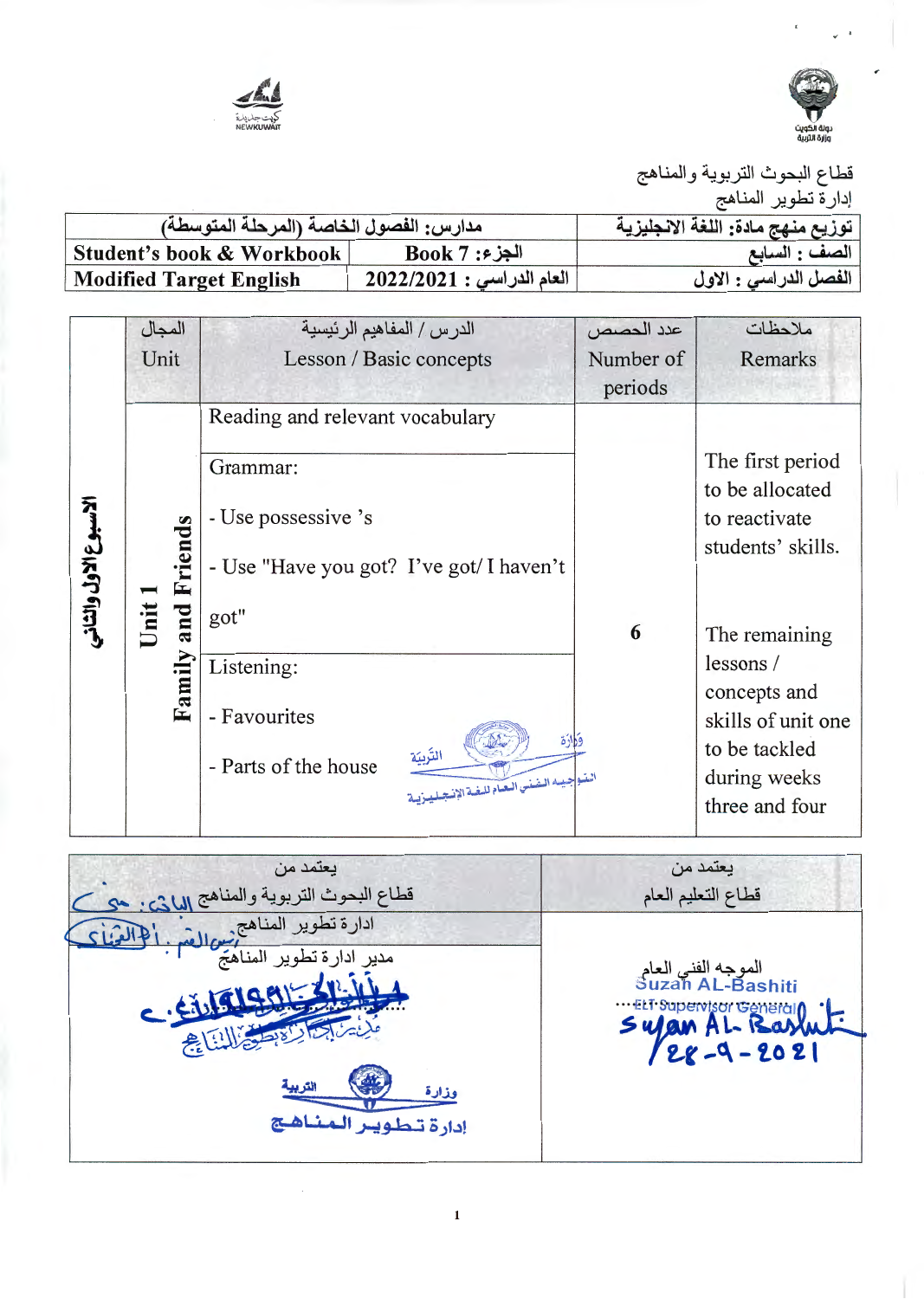



| مدارس: الفصول الخاصة (المرحلة المتوسطة) | توزيع منهج مادة: اللغة الانجليزية |                       |
|-----------------------------------------|-----------------------------------|-----------------------|
| Student's book & Workbook               | $Book 7:$ الجزء                   | الصف : السابع         |
| Modified Target English                 | العام الدراسي : 2022/2021         | الفصل الدراسي : الاول |

|                        | المجال             | الدرس / المفاهيم الرئيسية          | عدد الحصص                                | ملاحظات |
|------------------------|--------------------|------------------------------------|------------------------------------------|---------|
|                        | Unit               | Lesson / Basic concepts            | Number of                                | Remarks |
|                        |                    |                                    | periods                                  |         |
|                        |                    | Speaking:                          |                                          |         |
|                        |                    | - Talk about oneself               |                                          |         |
|                        |                    | - Talk about favourite possessions |                                          |         |
| الاسبوع الثالث والرابع |                    | Speech Acts:                       |                                          |         |
|                        |                    | - Talk about oneself               |                                          |         |
|                        |                    | - Talk about favourite possessions |                                          |         |
|                        | Unit 1             | - Express preferences              | 6                                        |         |
|                        | Family and Friends | - Describe buildings               |                                          |         |
|                        |                    | Writing (descriptive)              |                                          |         |
|                        |                    | - Use words related to home        |                                          |         |
|                        |                    | - Use contractions                 | التذراة                                  | فزارة   |
|                        |                    | - Writing mechanics                | المتسوجييه المنشر العمام للبغية الانستمل |         |

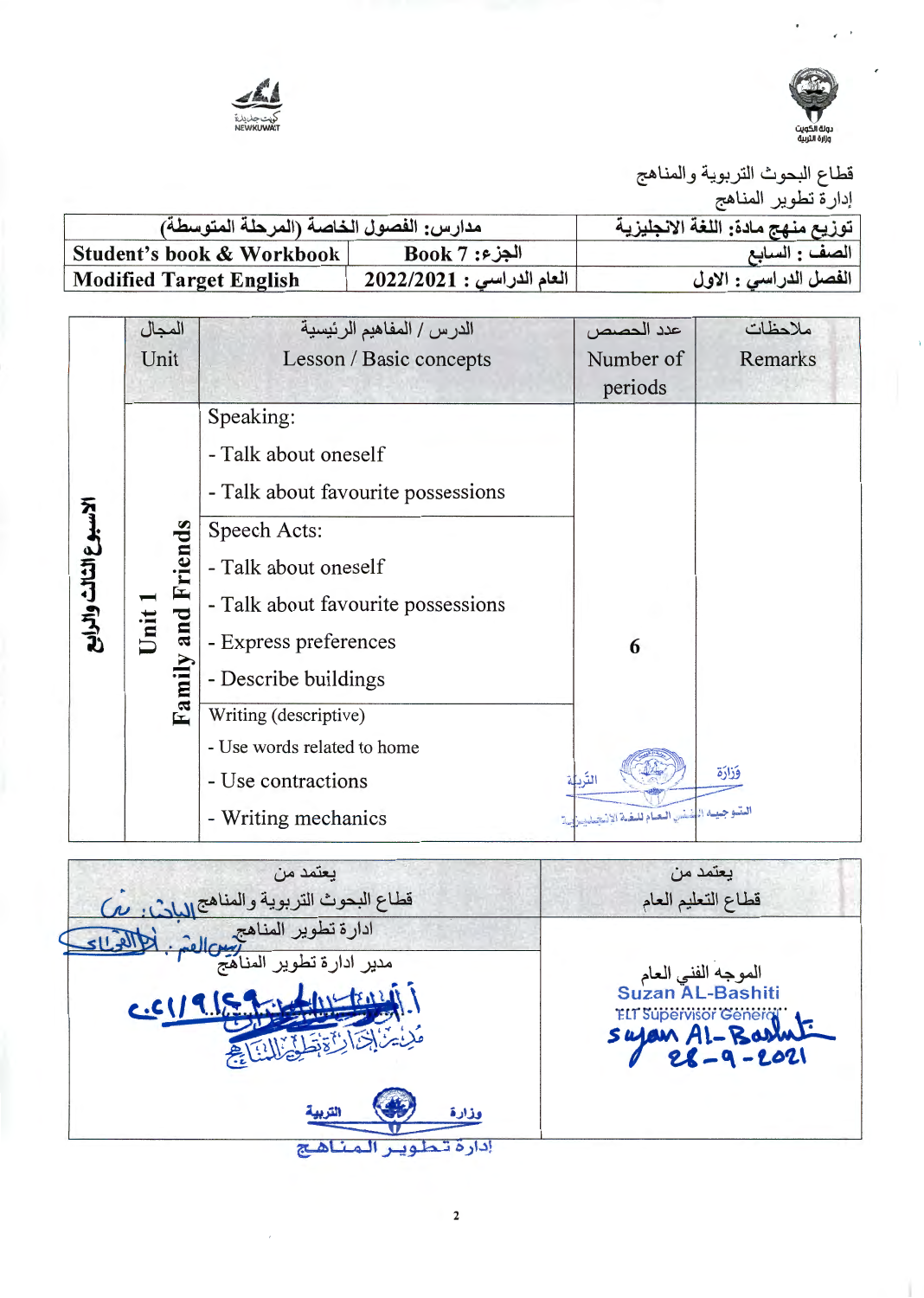



| مدارس: الفصول الخاصة (المرحلة المتوسطة) |                                | توزيع منهج مادة: اللغة الانجليزية |
|-----------------------------------------|--------------------------------|-----------------------------------|
| Student's book & Workbook               | الجزء: Book 7                  | الصف : السابع                     |
|                                         | <b>Modified Target English</b> | الفصل الدراسي : الاول             |

|                       | المجال        | الدرس / المفاهيم الرئيسية                | عدد الحصص | ملاحظات                                           |
|-----------------------|---------------|------------------------------------------|-----------|---------------------------------------------------|
|                       | Unit          | Lesson / Basic concepts                  | Number of | Remarks                                           |
|                       |               |                                          | periods   |                                                   |
|                       |               | Reading and relevant vocabulary          |           |                                                   |
|                       |               | Grammar:                                 |           |                                                   |
|                       |               | - Use simple present                     |           |                                                   |
|                       |               | - Make negative (don't/ doesn't)         |           |                                                   |
| لاسبوع الخامس والسادس | Activities    | - Form questions                         |           | The remaining<br>lessons/                         |
|                       | Unit 2        | - Use modal verb "Can you? Yes, I can/   |           | concepts and                                      |
|                       | and           | No, I can't"                             | 6         | skills of unit two                                |
|                       |               | - Use connectors (and / but / or / also) |           | to be tackled<br>during weeks                     |
|                       | <b>Sports</b> | - Use gerund                             |           | seven and eight                                   |
|                       |               |                                          |           |                                                   |
|                       |               | Listening:                               | التربية   | وَزَارَة                                          |
|                       |               | - Pride in Nationalities                 |           | البتيو جيبه البضني البعبام للبغية الإنسجيليين بسة |
|                       |               |                                          |           |                                                   |

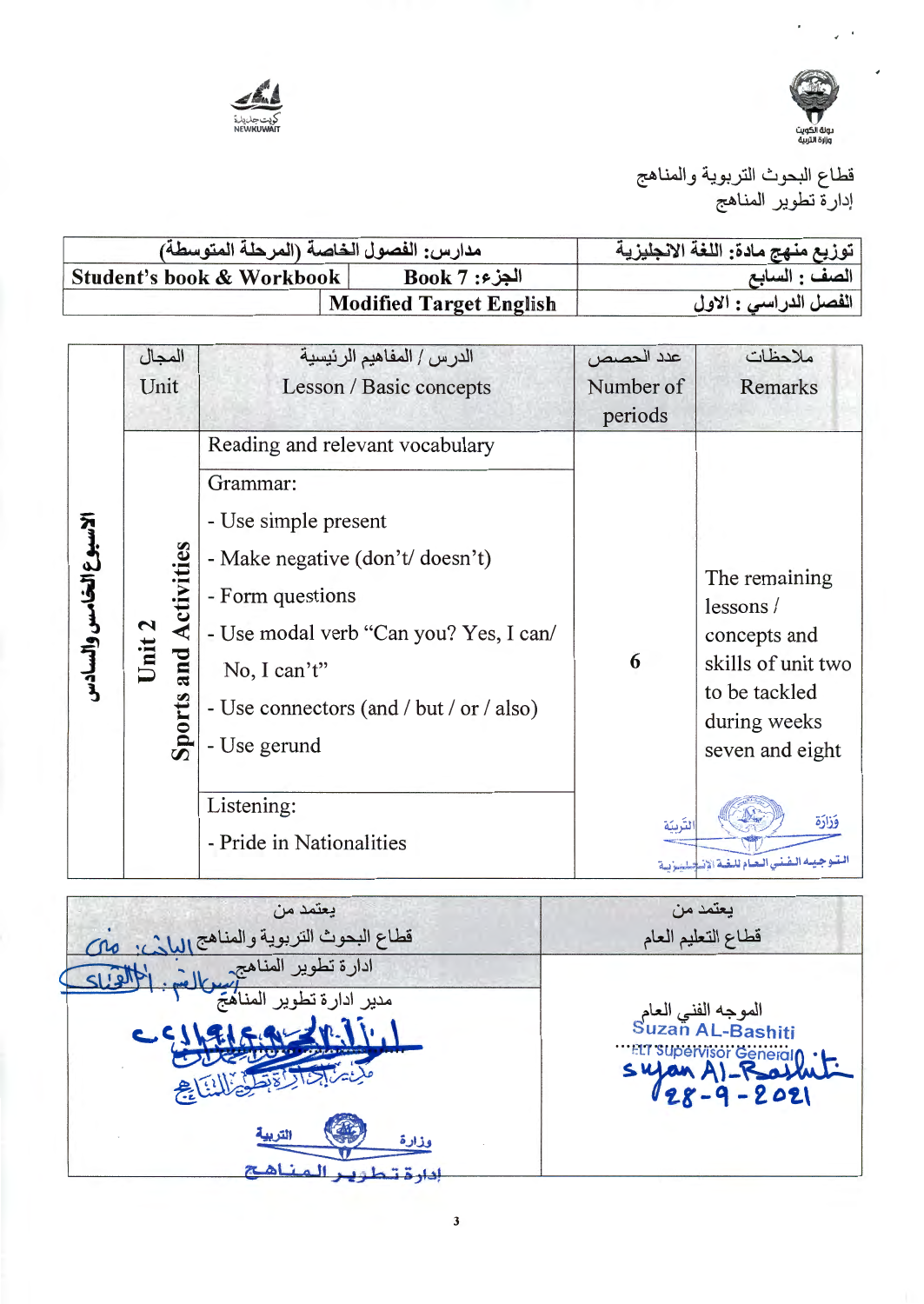



| مدارس: الفصول الخاصة (المرحلة المتوسطة) | توزيع منهج مادة: اللغة الانجليزية |                       |
|-----------------------------------------|-----------------------------------|-----------------------|
| Student's book & Workbook               | $Book 7:$ الجزء                   | الصف : السابع         |
| <b>Modified Target English</b>          | $ 12022/2021:$ العام الدراسي      | الفصل الدراسي : الاول |

|                    | المجال                      | الدرس / المفاهيم الرئيسية                | عدد الحصص | ملاحظات                              |
|--------------------|-----------------------------|------------------------------------------|-----------|--------------------------------------|
|                    | Unit                        | Lesson / Basic concepts                  | Number of | Remarks                              |
|                    |                             |                                          | periods   |                                      |
|                    |                             | Speaking:                                |           |                                      |
|                    |                             | - Describe pictures                      |           |                                      |
|                    |                             | - Talk about nationalities               |           |                                      |
|                    | Activities<br>Unit 2<br>and | Speech Acts:                             |           |                                      |
| بوع السابع والثامن |                             | - Express likes / dislikes               |           |                                      |
|                    |                             | - Describe pictures                      |           |                                      |
|                    |                             | - Guess and make predictions             | 6         |                                      |
|                    | Sports                      | - Talk about abilities                   |           |                                      |
|                    |                             | - Talk about nationalities and languages |           |                                      |
|                    |                             | Writing (descriptive)                    | لتربية    | وَزَارَة                             |
|                    |                             | Writing mechanics<br>۰                   |           | ضغب البعيام للبغية الأنسخ للبعير تسة |

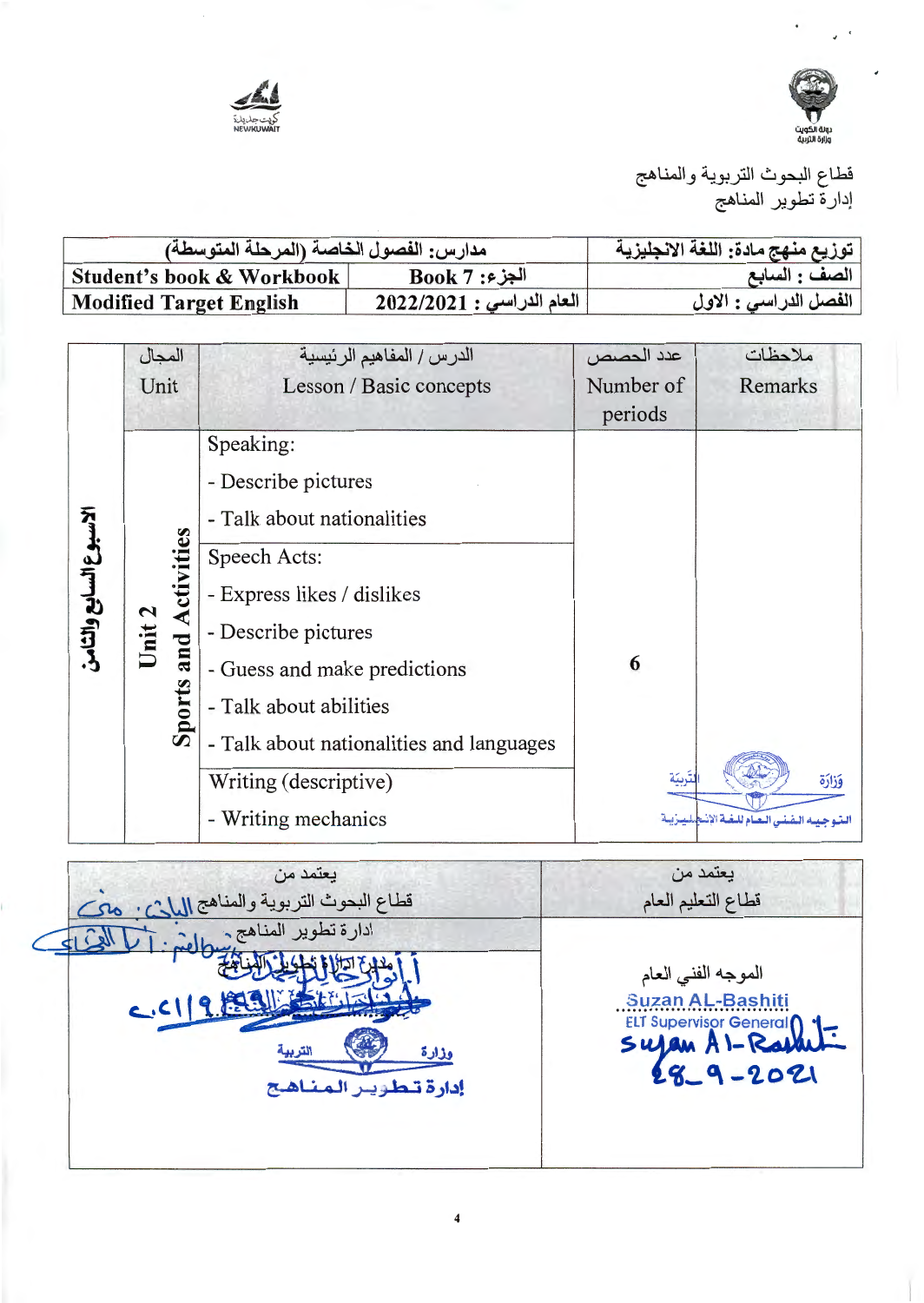



| مدارس: الفصول الخاصة (المرحلة المتوسطة) | توزيع منهج مادة: اللغة الانجليزية |                       |
|-----------------------------------------|-----------------------------------|-----------------------|
| Student's book & Workbook               | $Book 7:$ الجزء                   | الصف : السابع         |
| <b>Modified Target English</b>          | العام الدراسي : 2022/2021         | الفصل الدراسي : الاول |

|                        | المجال              | الدرس / المفاهيم الرئيسية                 | عدد                                        | ملاحظات                              |
|------------------------|---------------------|-------------------------------------------|--------------------------------------------|--------------------------------------|
|                        | Unit                | Lesson / Basic concepts                   | الحصص                                      | Remarks                              |
|                        |                     |                                           | Number                                     |                                      |
|                        |                     |                                           | of periods                                 |                                      |
|                        |                     | Reading and relevant vocabulary           |                                            |                                      |
|                        |                     | Grammar:                                  |                                            |                                      |
|                        |                     | - Form wh-questions                       |                                            | The remaining                        |
| الاسبوع التاسع والعاشر |                     | - Use "there is/ there are"               |                                            | lessons/                             |
|                        |                     | - Use "some/any/a/an"                     |                                            | concepts and                         |
|                        | Unit 5<br>Free Time | - Countable/ Uncountable nouns            | 6                                          | skills of unit five<br>to be tackled |
|                        |                     | - Question tags                           |                                            | during weeks                         |
|                        |                     | - Use connectors (but, also, because, so) |                                            | eleven and                           |
|                        |                     | Listening:<br>التربيّة                    |                                            | twelve.                              |
|                        |                     | - A camping trip/ gift shop               | الستوجيده التفني العيام للغية الإستلييزيية |                                      |